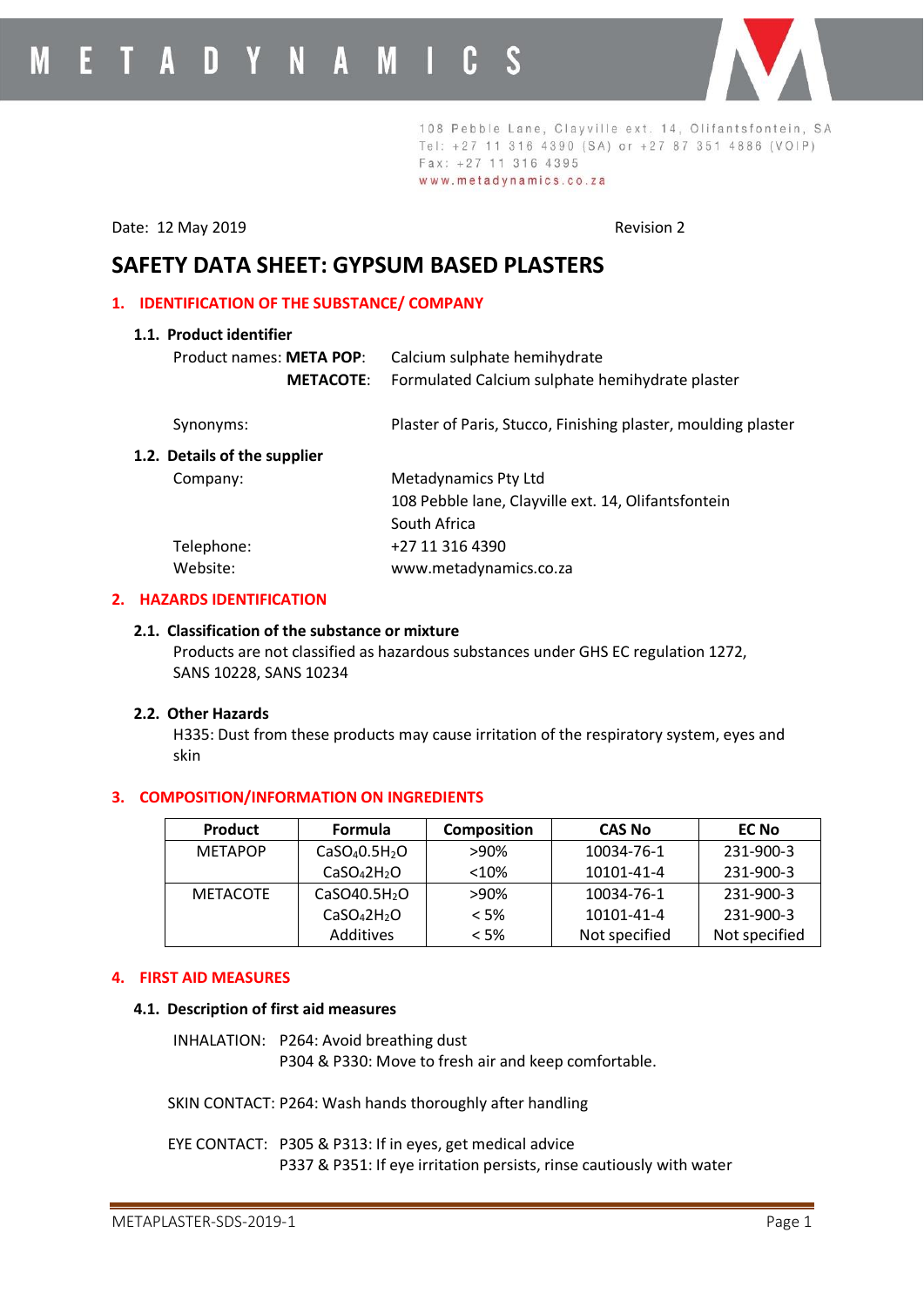

108 Pebble Lane, Clayville ext. 14, Olifantsfontein, SA Tel: +27 11 316 4390 (SA) or +27 87 351 4886 (VOIP) Fax: +27 11 316 4395 www.metadynamics.co.za

INGESTION: P301 & P330: If swallowed, rinse mouth with water

GENERAL: P312: Get medical attention if any symptoms persist

## **5. FIRE FIGHTING MEASURES**

The products do not pose a fire hazard. Packaging material may burn when exposed to fire P370 & P378: In case of fire use suitable extinguishing media, water, CO2, foam or dry powder.

## **6. ACCIDENTAL RELEASE MEASURES**

## **6.1. Personal precautions, protective equipment and emergency procedures**

- P261: Avoid breathing dust
- P262: Do not get in eyes
- P270: Do not eat, drink or smoke when using products
- P280: Wear eye protection when using products
- P284: In case of inadequate ventilation wear respiratory protection

#### **6.2. Environmental precautions**

P273: Avoid release to the environment Prevent product from entering drains.

#### **6.3. Methods and material for containment and cleaning up**

- P391: Collect spillage in suitable container for disposal.
- P501: Dispose of container according to local regulations

#### **7. HANDLING AND STORAGE**

#### **7.1. Precautions for safe handling**

- P264: Wash hands thoroughly after handling products
- P271**:** Use only outdoors or in a well ventilated area
- **7.2. Conditions for safe storage, including any incompatibilities**
	- P402: Store in a dry place

## **8. EXPOSURE CONTROLS/PERSONAL PROTECTION**

#### **8.1. Recommended Exposure Limits**

| Total dust:                                           | ACGIH TLV 10 mg/m <sup>3</sup> |
|-------------------------------------------------------|--------------------------------|
| Total air contaminants: OSHA TWA 15 mg/m <sup>3</sup> |                                |
| Respirable fraction:                                  | OSHA TWA 5 mg/m <sup>3</sup>   |

#### **8.2. Exposure controls**

Ensure adequate ventilation, especially in confined areas.